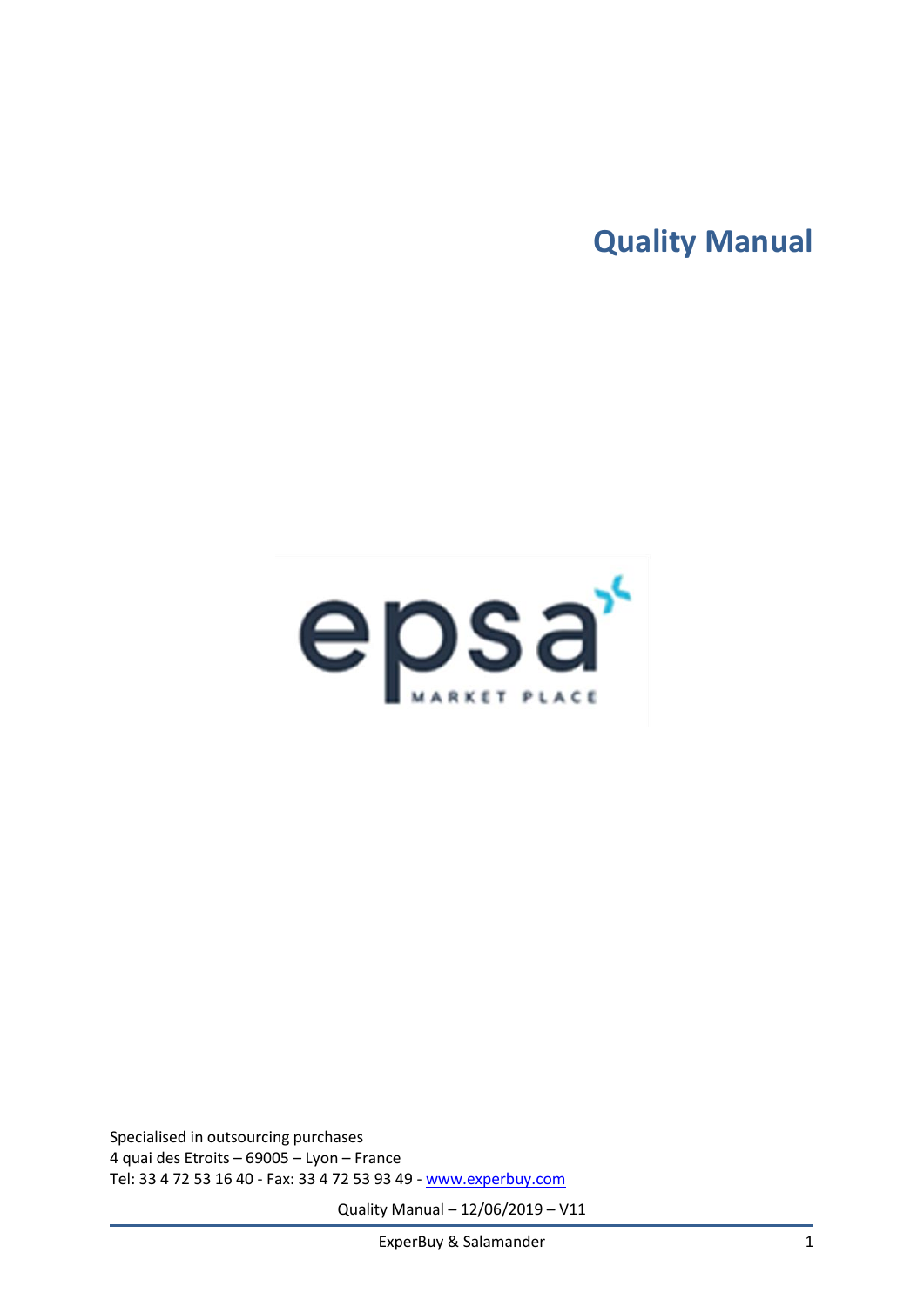Our company

Our quality commitment

Our quality policy

Our quality management system

Our quality dynamics

The EPSA Market Place quality manual:

- was validated by the Executive Committee
- was approved by the Chairman
- is available to the public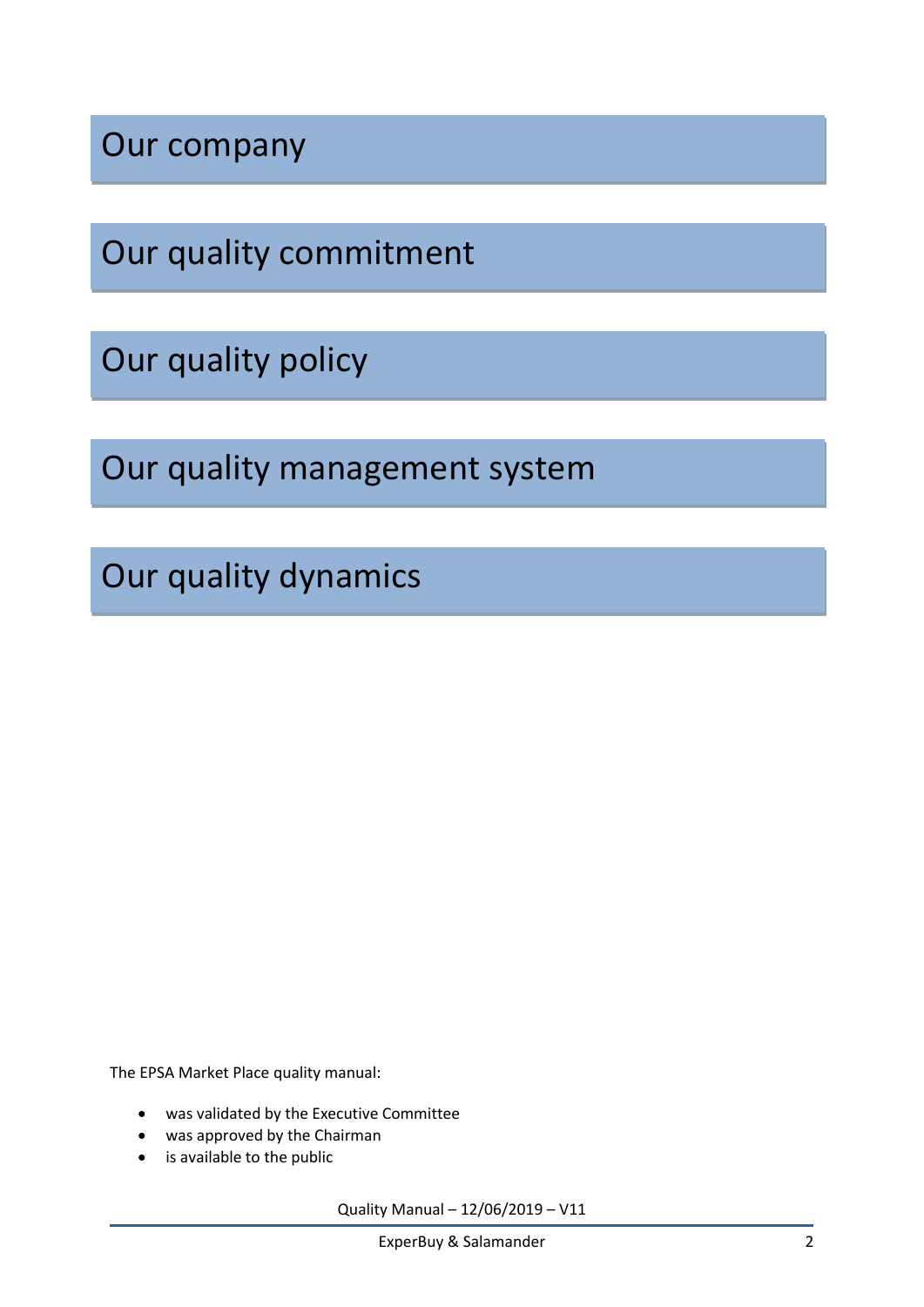### Our company

- $\Rightarrow$  2 simplified joint stock company owned by the "EPSA International" Company
- $\Rightarrow$  its background: 30 years of experience in outsourcing purchases
- $\Rightarrow$  its customers: large companies, leaders in their field of activity
- $\Rightarrow$  its mission: providing its customers with all of the benefits connected to outsourcing purchases:
	- Generating **savings** on purchases
	- Reducing the **total cost of ownership**
	- Optimising the **panel of suppliers**
	- Reducing the **number of orders and invoices**
	- Securing the **quality of deliveries**
	- Managing **disputes**

 $\Rightarrow$  its values:

#### The purpose is man





 $\Rightarrow$  its locations:

- head office in Lyon (69 France)
- 4 branches in France (Bordeaux, Lisses, Sophia Antipolis, Lyon BuyzeWay)
- 1 branch in Germany (Düsseldorf)
- 2 branches in China (Shanghai & Dalian)
- 1 branch in Romania (Bucharest)
- 1 branch in Sweden (Örnsköldsvik)
- 1 branch in Slovakia (Kosice)
- 1 branch in USA (New York)

Our integrated management system concerns all of the company's activities (providing services in the outsourcing of Purchases) and complies with the quality requirements.

The activities of EPSA Market Place (purchasing and supply services) concern products and services whose specifications (development, definition, production process and control ranges) are defined by EPSA Market Place's customers.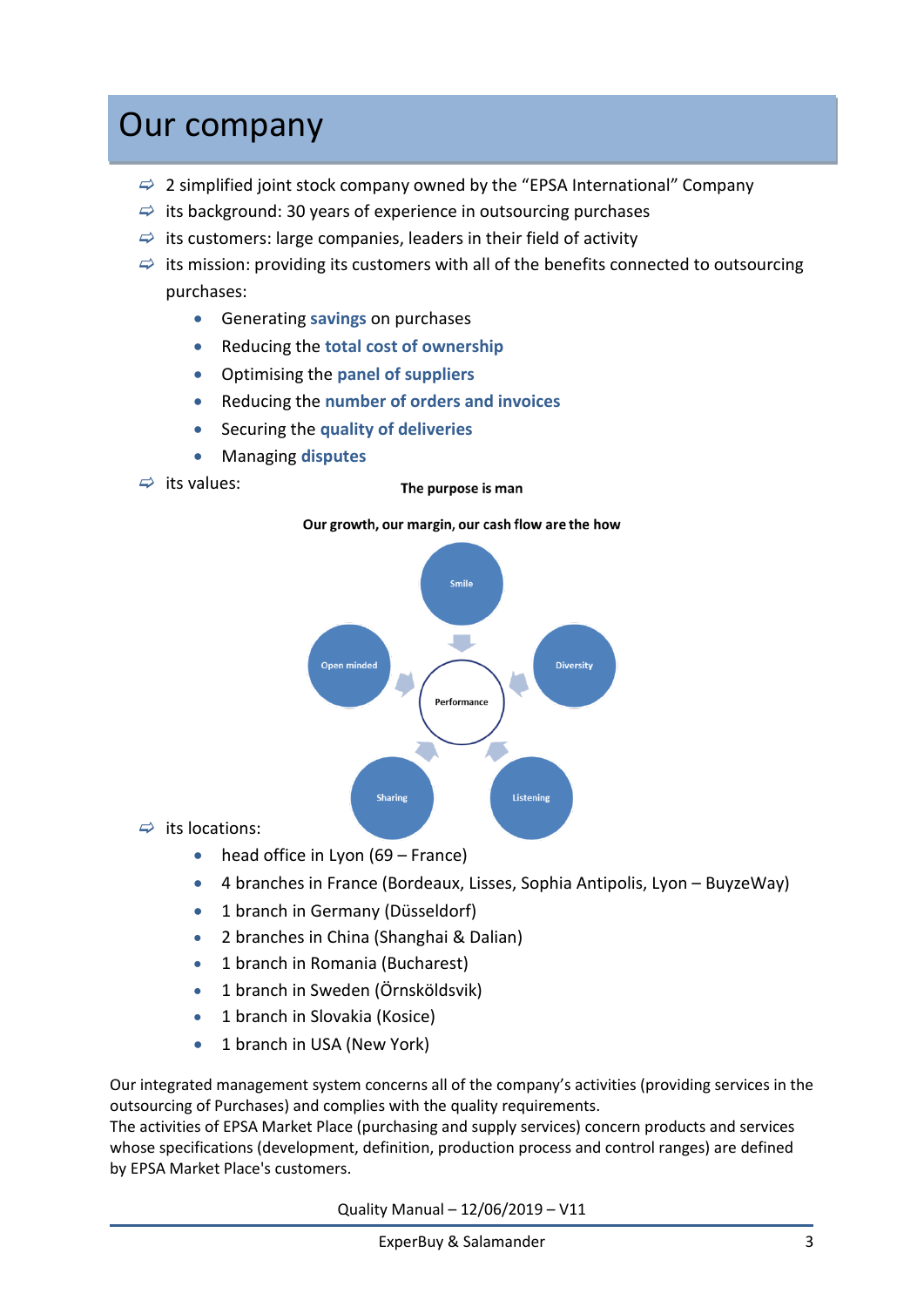# Our quality commitment

"Our company, number one in the purchase outsourcing market, now needs to consolidate its position. We have decided to commit to a quality approach with our Consulting, Purchasing, Supply Chain, Sale, Financial, HR and IT teams in order to better understand our customers' expectations.

Our analysis identified several needs:

#### **Improving the organisation and internal communication**

Our quality policy is clearly defined with regard to all of our staff. The different management teams are working towards continually improving the processes and the involvement of each member of staff within the company in the success of this project.

#### **Assessing customer satisfaction**

We are committed to analysing customer complaints, following preventive and corrective action plans and to paying particular attention to our customers.

### $\Rightarrow$  Improving the company's economic performance levels

In order to ensure the long-term continuity of the company, we are committed to setting up performance indicators for each of the company's processes.

Our approach is based on the ISO 9001 and EN 9120 standards. This must result in the optimisation of our resources and means in order to offer our customers the best value for money service possible.

The quality manager coordinates the actions required to reach our objectives and ensures that the provisions of the Quality Manual are applied.

We are committed to providing our staff with the means required to succeed in these missions and ensure compliance with the system set up."

"We are intransigent with ethics. Nothing is more important to us than your trust and the protection of our values in our profession.

We stake our name and reputation on this".

Jacques-Emmanuel Durand

atmant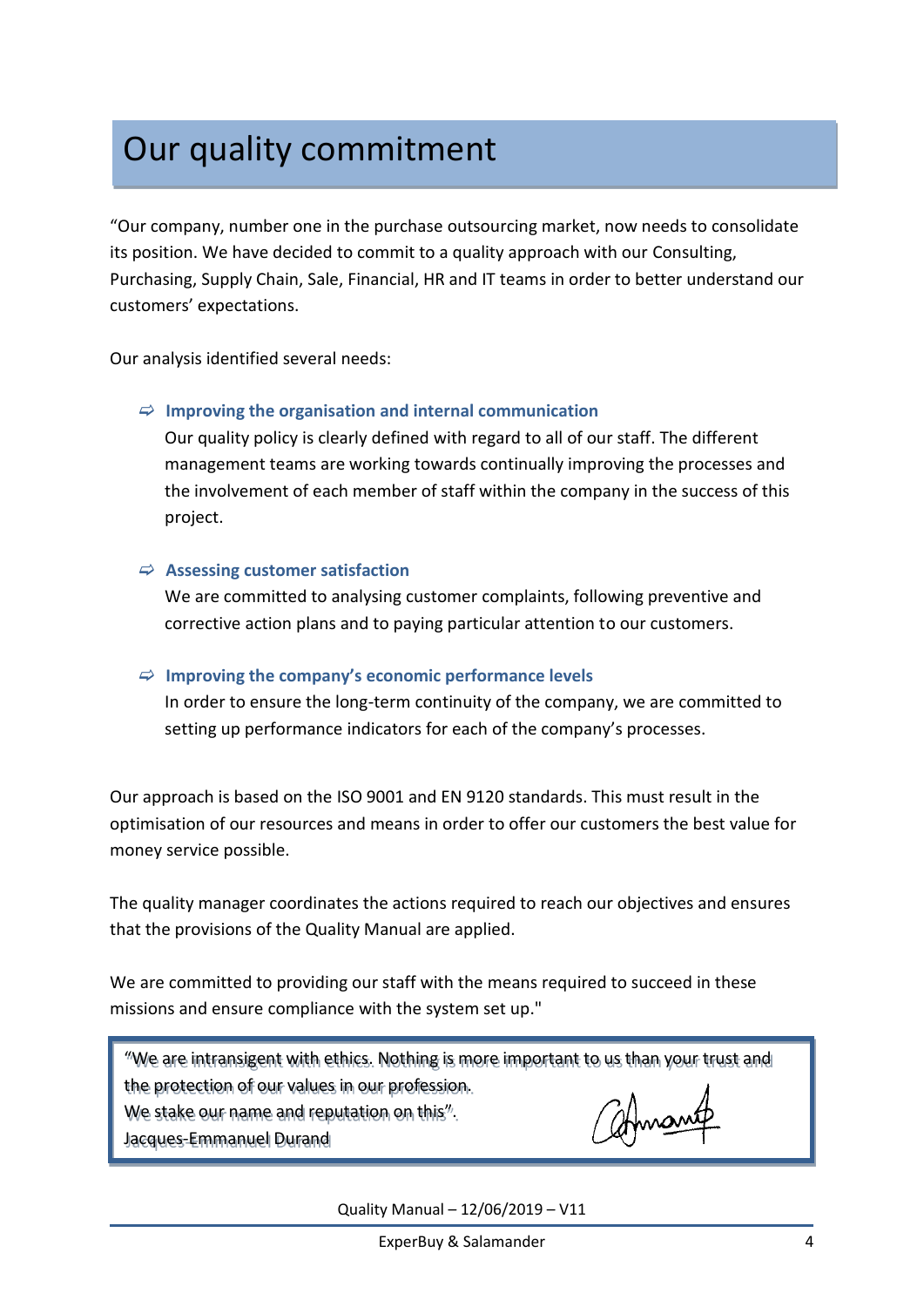# Our quality policy

Our company's mode of operation revolves around a quality management system which structures our operations around the following three main objectives:

#### **Quality of services (with reference to ISO 9001 and EN 9120 standards):**

By guaranteeing product compliance and delivery deadlines; by continually optimising the company's internal mode of operation so as to provide our customers with the benefits of indirect savings from purchase outsourcing;

#### **Economic performance:**

By optimising the purchase prices negotiated on behalf of our customers in order to optimise their performance via direct savings;

#### **International support:**

By offering our customers local solutions enabling them to benefit from a service that takes into account a multicultural aspect.

Our organisation is particularly centred around an approach focusing on listening to our customers via discussions, periodic meetings, satisfaction surveys and request and complaint follow-ups. Our operation also includes general surveillance to identify any experiences or creations relevant to our fields of activity.

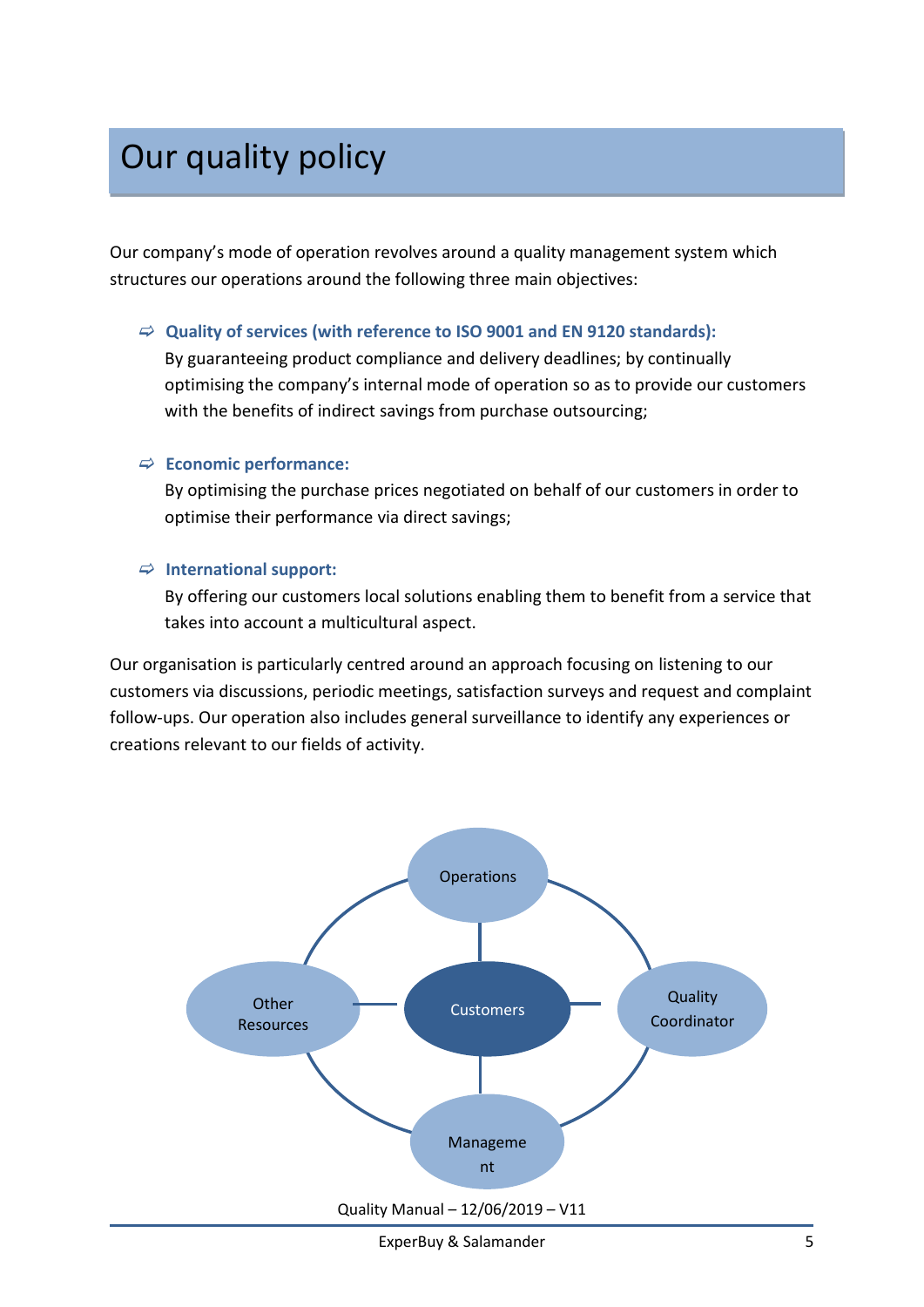### Our quality management system

Our quality management system is based on the perfect control of 12 processes and 2 procedures.

- **Management processes:**
	- Company management
	- Continuous improvement
- **Support processes:**
	- Human resource management
	- **•** IT resource management
	- Management of measurement equipment (procedure)
	- Document management (procedure)
	- Supplier Partnership Management

#### **Operating processes:**

- Customer prospecting
- Operations Consulting
- Quotation
- Purchase requisition
- Administrative processing
- Management of the flow of physical goods
- Incident Management

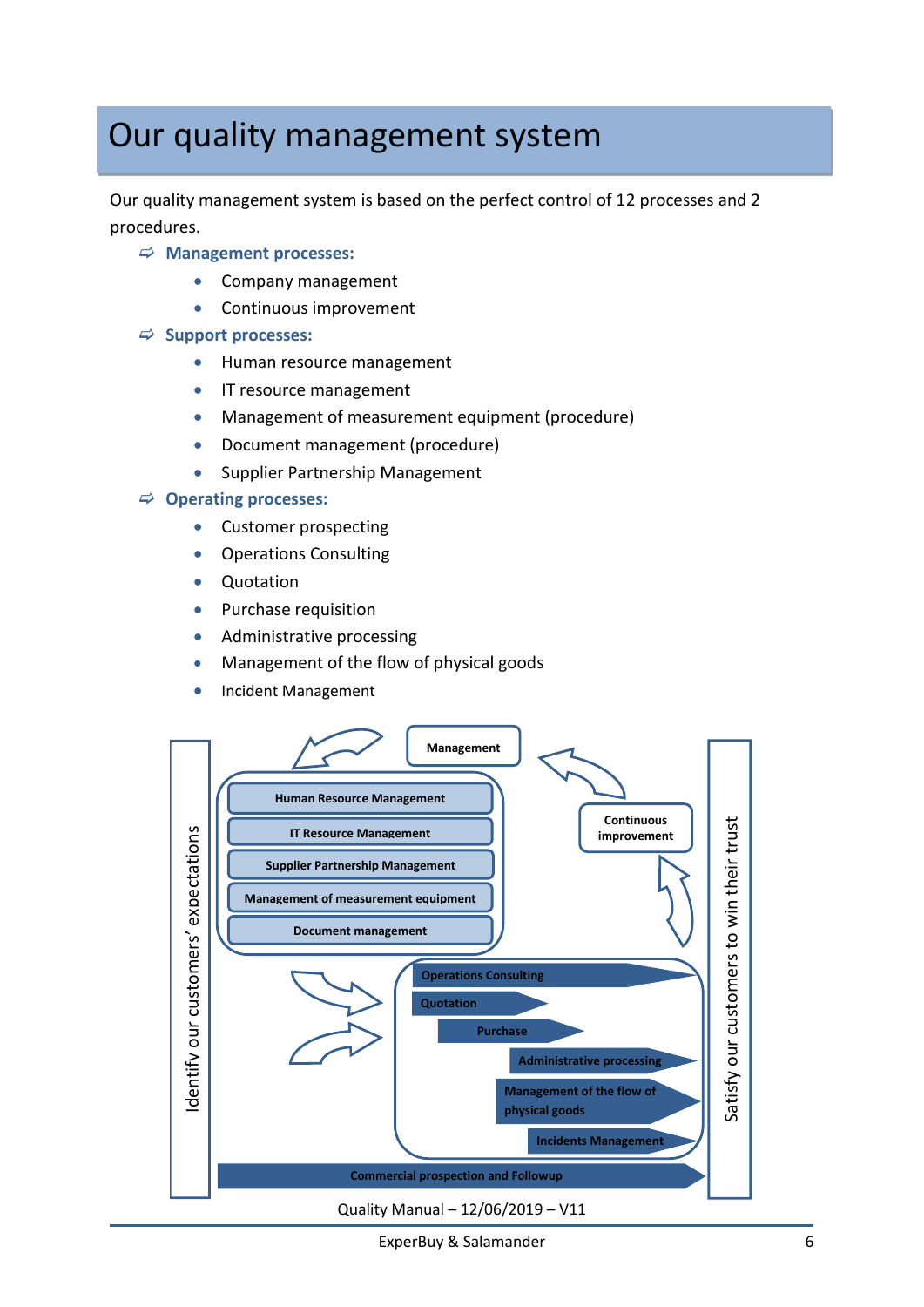The documentation of our quality management system is based on:

**Processes:**

Each process synthesised via a description sheet underwent a risk analysis performed by a work group representing all of the employees involved, allowing the control elements to be identified: measurements, inspections and improvement, corrective and preventive actions.

Each process lists:

- *Expectations:* expectations of both the customer and internal departments;
- *Process means:* human means, key knowledge, material means, inspection, method, input and output data, planning;
- *Process results:* purpose, indicators.

#### **Procedures:**

The organisation and operating models defined within the scope of each process are described in the form of "procedures".

#### **Methods and writing:**

Our methods are defined and consolidated via documents and records.

#### **Standardised document management:**

The quality documentation is integrated into the company's standardised document organisation, based in particular on a classification plan shared by all employees and activities.